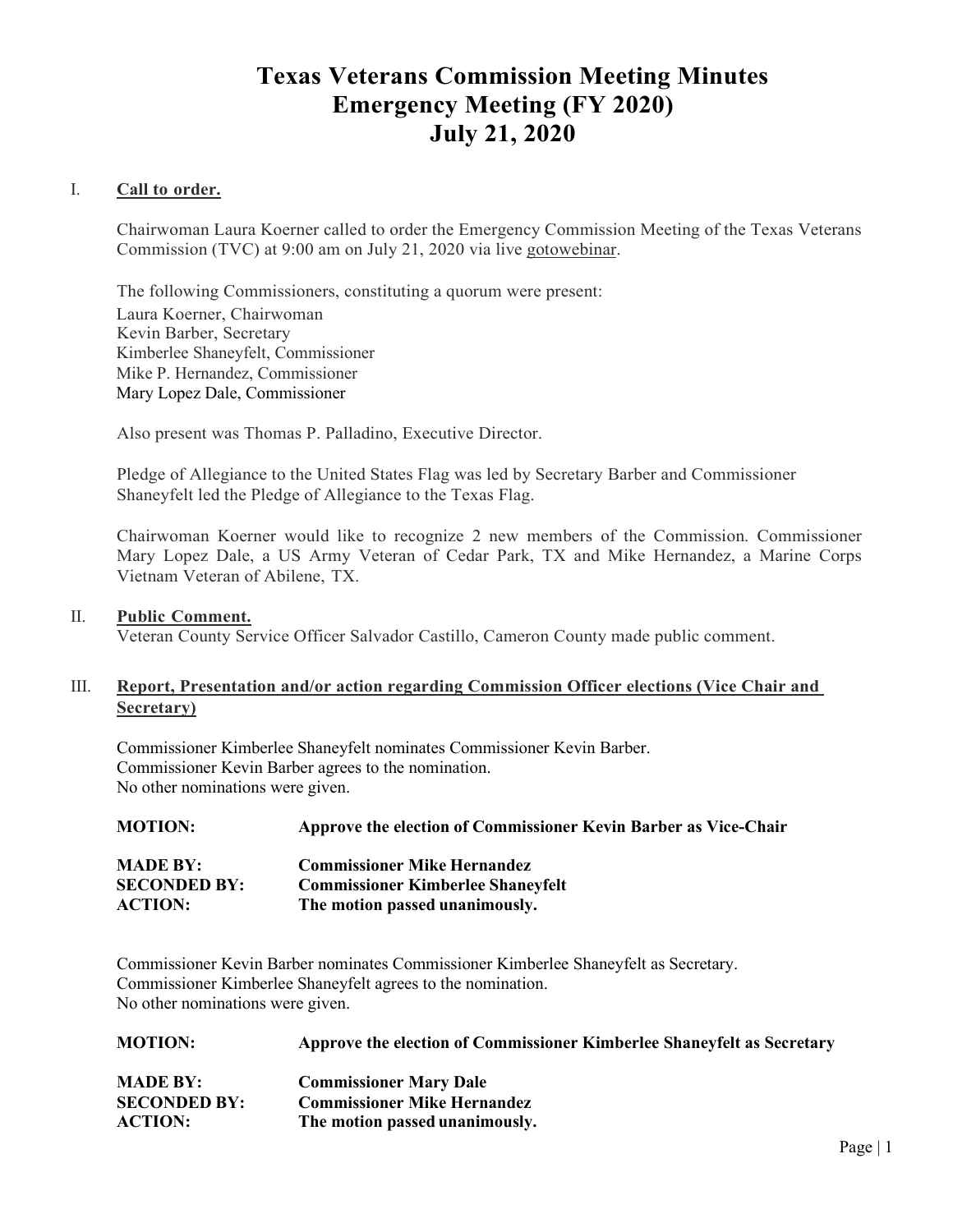# IV. **Report, Presentation and/or action regarding update for the Funds for Veterans' Assistance grant procedures and 2021-2022 Request for Applications (RFA).**

James (Jim) Bracken, Director, Funds for Veterans Assistance briefed the Commission regarding the update for the Funds for Veterans' Assistance grant procedures and 2021-2022 Request for Applications.

# **(Change Surviving Spouse definition for 2020-21 (RFA)**

Proposed: "Surviving spouse. A person who was the spouse of the veteran at the time of the veteran's death, and

(a) who lived with the veteran continuously from the date of marriage to the date of the veteran's death, and

(b) has not remarried or has not since the death of the veteran and after September 19, 1962, lived with another person and held himself or herself out openly to the public to be the spouse of such other person."

| <b>MOTION:</b>                         | Approve changing the Surviving Spouse definition for 2020-21 RFA |
|----------------------------------------|------------------------------------------------------------------|
| <b>MADE BY:</b><br><b>SECONDED BY:</b> | <b>Secretary Kimberlee Shaneyfelt</b><br>Vice Chair Kevin Barber |
| <b>ACTION:</b>                         | The motion passed unanimously                                    |

# **(Jim Bracken will do a presentation on the FVA program and presents recommendation for the FVA Program Goals.)**

FVA intends to consolidate the four grants program RFAs into a single RFA document beginning in the 2021- 22 grant cycle

**MOTION: Approve consolidate the 2021-2022 grant applications into one RFA** 

| <b>MADE BY:</b>     | Vice Chair Kevin Barber       |
|---------------------|-------------------------------|
| <b>SECONDED BY:</b> | <b>Commissioner Mary Dale</b> |
| <b>ACTION:</b>      | The motion passed unanimously |

### **(FVA recommendation to add the FVA Program Goals to the RFA draft)**

Add FVA Grant Program Goals in RFA 2021-22

1. Provide support, services, and resources to veterans, their families, and surviving spouses where they live to improve their quality of life and strengthen their connections with their community.

2. Responsively serve eligible beneficiaries to meet acute and chronic needs.

3. Provide grant-funded services and resources with measurable, positive outcomes.

4. Ensure grant-funded projects are available to veterans, dependents, and surviving spouses across the state.(\*)

5. Ensure a diversity of grant-funded services are available within geographic regions. (\*)

6. Fully fund grant projects that support the Fund's overall and specific program goals of the Commission. (\*)

| <b>MOTION:</b> | Approve recommendation to add the FVA Program Goals to the RFA draft |
|----------------|----------------------------------------------------------------------|
|                |                                                                      |

| <b>MADE BY:</b>     | <b>Secretary Kimberlee Shaneyfelt</b> |
|---------------------|---------------------------------------|
| <b>SECONDED BY:</b> | <b>Commissioner Mike Hernandez</b>    |
| <b>ACTION:</b>      | The motion passed unanimously         |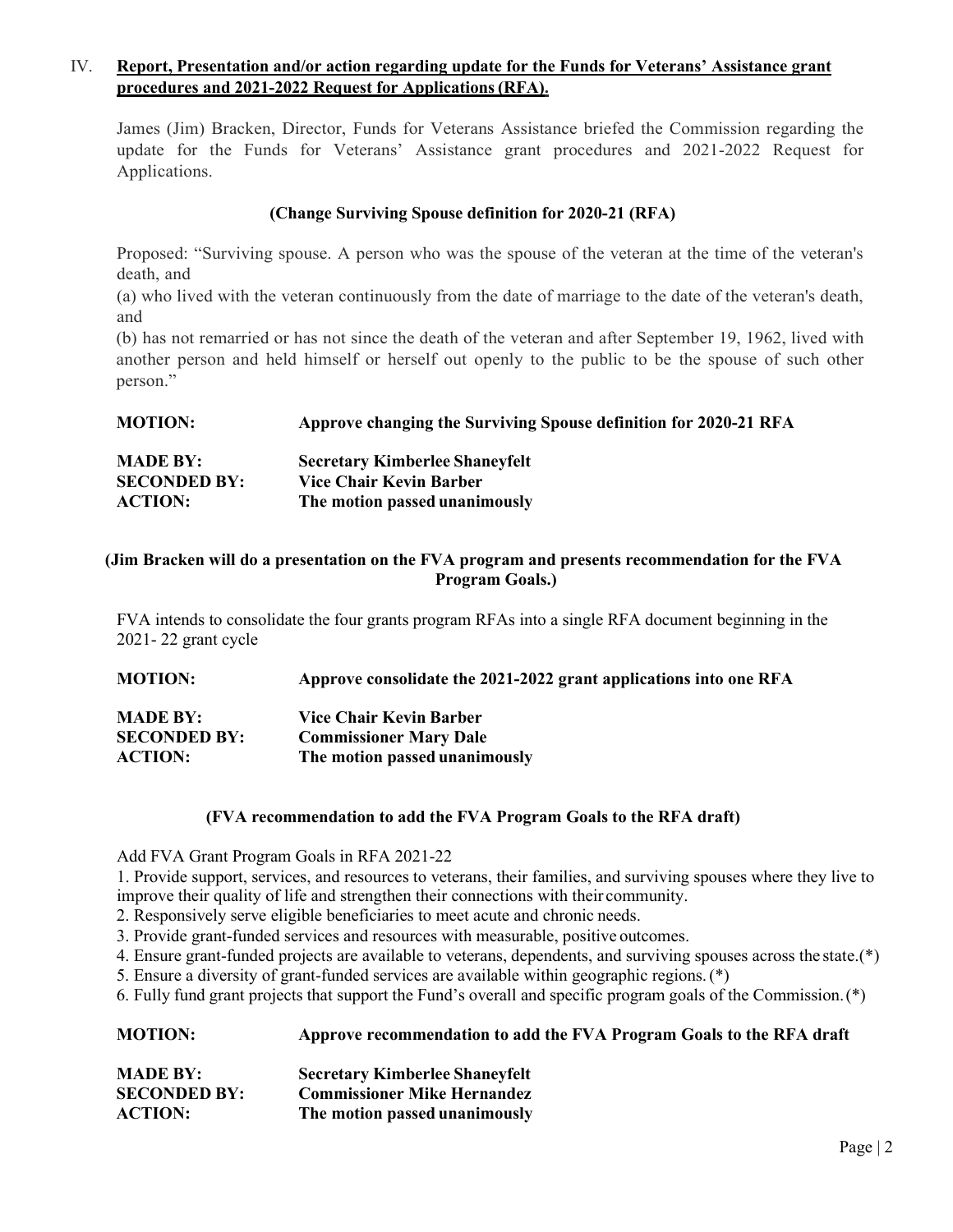# **(Jim Bracken presents a recommendation to Realign Service Categories within Grant Programs.)**

Realign service categories to enable regional/county support for veterans based on socio-economic, and community factors.

### **\*\*Vice Chair Kevin Barber recommends keeping referral services in General Assistance Grants.**

Amended Motion:

| <b>MOTION:</b>      | Keep the referral services in the service categories |
|---------------------|------------------------------------------------------|
| <b>MADE BY:</b>     | Vice Chair Kevin Barber                              |
| <b>SECONDED BY:</b> | <b>Commissioner Mary Dale</b>                        |
| <b>ACTION:</b>      | The motion passed unanimously                        |

**(Jim Bracken presents a recommendation to Update Funding Priorities for 2021-22 Grant Cycle.)**

**MOTION: Approve updating the Funding Priorities for 2021-22 Grant Cycle MADE BY: Vice Chair Kevin Barber SECONDED BY: Commissioner Mary Dale**

*Discussion by Commissioners: Chairwoman Koerner, Vice Chair Barber and Secretary Shaneyfelt.*

*Needs to be flushed out more in the RFA.* 

*#2. Provide services and resources available through FVA grant programs to veterans and their families based upon their expressed needs for their county and/or region. (Does not apply to VTC grants)* 

*The new priorities provide performance and accountability, transparency, and responsiveness to current veteran's needs.*

### *Motion:*

*All those in favor: Commissioner Dale, Chairwoman Koerner, Commissioner Hernandez All those opposed: Vice Chair Barber, Secretary Shaneyfelt. Motion passes* 

### **(Jim Bracken will now present a recommendation to Adjust Organization Eligibility Criteria.)**

Organizations that have TVC grant(s), and who would be eligible for renewal for the next TVC grant cycle if they meet renewal criteria, are ineligible to submit applications for the same grant program.

| <b>MOTION:</b>                        | Approve adjusting the Organization Eligibility Criteria                |
|---------------------------------------|------------------------------------------------------------------------|
| <b>MADE BY:</b>                       | Vice Chair Kevin Barber                                                |
| <b>SECONDED BY:</b><br><b>ACTION:</b> | <b>Secretary Kimberlee Shaneyfelt</b><br>The motion passed unanimously |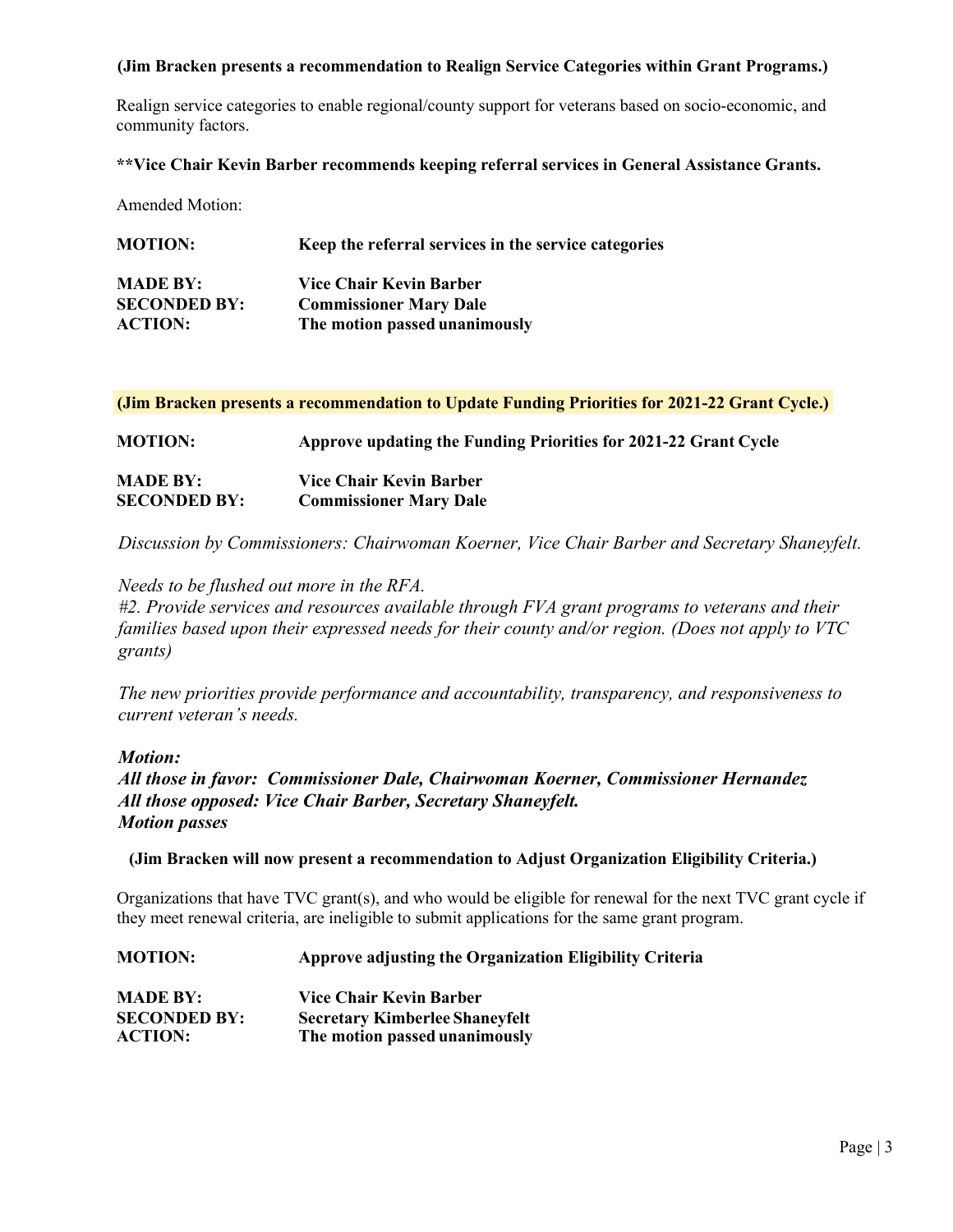# **(Jim Bracken will now present a recommendation to Adjust Renewal Eligibility Criteria.)**

Organizations must submit quarterly grant outcome reports demonstrating their grant projects are meeting program goals and providing measurable benefits to veteran clients.

| <b>MOTION:</b>      | Approve the recommendation to Adjust Renewal Eligibility Criteria |
|---------------------|-------------------------------------------------------------------|
| <b>MADE BY:</b>     | Vice Chair Kevin Barber                                           |
| <b>SECONDED BY:</b> | <b>Secretary Kimberlee Shaneyfelt</b>                             |
| <b>ACTION:</b>      | The motion passed unanimously                                     |

#### **(Jim Bracken will present a recommendation to Adjust Application Eligibility Criteria.)**

Adjust financial documentation (independent audited financial statements) for applicants requesting more than \$200,000 for their grant projects.

| <b>MOTION:</b>      | <b>Approve adjusting Application Eligibility Criteria</b> |
|---------------------|-----------------------------------------------------------|
| <b>MADE BY:</b>     | <b>Commissioner Mary Dale</b>                             |
| <b>SECONDED BY:</b> | <b>Secretary Kimberlee Shaneyfelt</b>                     |
| <b>ACTION:</b>      | The motion passed unanimously                             |

#### **(Jim Bracken will now present a recommendation to Adjust Application Eligibility Criteria.)**

Organizations and units of local government can submit a total of 2 applications per grant period.

| <b>MOTION:</b> | <b>Approve adjusting Application Eligibility Criteria</b> |
|----------------|-----------------------------------------------------------|
|----------------|-----------------------------------------------------------|

| <b>MADE BY:</b>     | <b>Commissioner Mike Hernandez</b> |
|---------------------|------------------------------------|
| <b>SECONDED BY:</b> | Vice Chair Kevin Barber            |
| <b>ACTION:</b>      | The motion passed unanimously      |

#### **(Jim Bracken will present a recommendation to Adjust Application Eligibility Criteria.)**

Unallowable expenses included in applications (totaling 20%-40% of the total grant amount requested), may be removed from the application by the Executive Director – and applicants will be notified accordingly.

Unallowable expenses exceeding 40% of the total grant amount requested will be deemed ineligible by the Executive Director – and applicants will be notified accordingly.

| <b>MOTION:</b>      | Approve adjusting the Unallowable expense consequences |
|---------------------|--------------------------------------------------------|
| <b>MADE BY:</b>     | <b>Secretary Kimberlee Shaneyfelt</b>                  |
| <b>SECONDED BY:</b> | Vice Chair Kevin Barber                                |
| <b>ACTION:</b>      | The motion passed unanimously                          |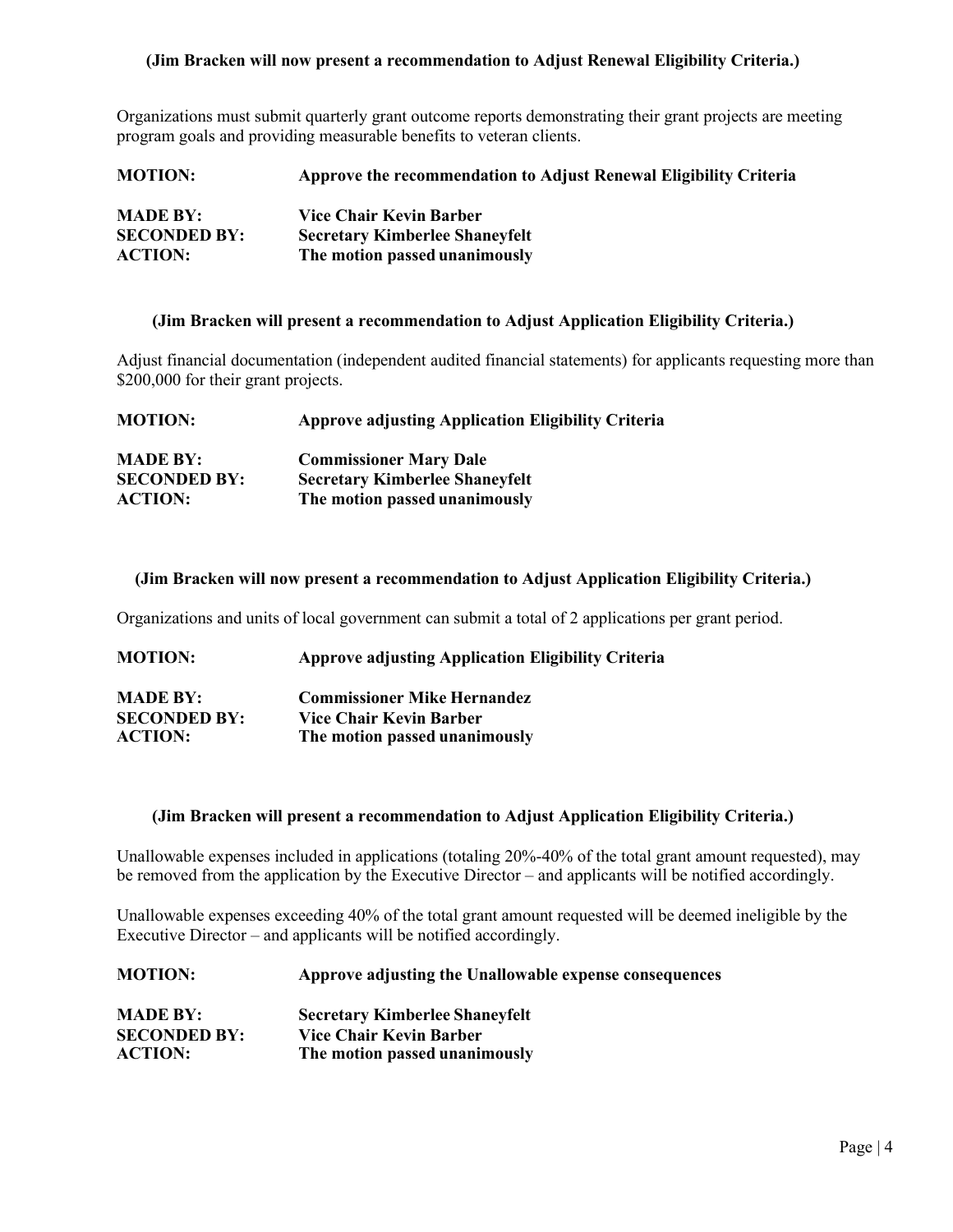# **(Jim Bracken will present a recommendation to Adjust Application Eligibility Criteria.)**

Applications that comingle service areas within the Supportive Services Category (in General Assistance grants) will be ineligible.

| MOTION:             | Motion to open discussion                |
|---------------------|------------------------------------------|
| <b>MADE BY:</b>     | Vice Chair Kevin Barber                  |
| <b>SECONDED BY:</b> | <b>Commissioner Kimberlee Shaneyfelt</b> |

#### **Commissioners have open discussion over the comingle service areas.**

Jim Bracken recommends withdraw this recommendation because it puts undue limits on the Commissioner.

| <b>MOTION:</b>      | <b>Table the current motion</b>       |
|---------------------|---------------------------------------|
| <b>MADE BY:</b>     | <b>Secretary Kimberlee Shaneyfelt</b> |
| <b>SECONDED BY:</b> | <b>Secretary Kevin Barber</b>         |
| <b>ACTION:</b>      | The motion passed unanimously         |

#### **(Jim Bracken will present, a recommendation to Adjust Application Eligibility Criteria)**

For home modification services, the beneficiary must be listed as the property owner in the county records; and Beneficiaries considered very low and low income shall be considered as priority clients by grantees.

| <b>MOTION:</b>      | <b>Approve adjusting Application Eligibility Criteria</b> |
|---------------------|-----------------------------------------------------------|
| <b>MADE BY:</b>     | <b>Commissioner Mike Hernandez</b>                        |
| <b>SECONDED BY:</b> | <b>Commissioner Mary Dale</b>                             |
| <b>ACTION:</b>      | The motion passed unanimously                             |

### V. **Adjournment.**

Chairwoman Koerner asked each Commissioner for closing statements. The Commissioners extended their gratitude to Texas Veterans Commission staff for all their support and hard work in serving our Texas Veterans.

| <b>MOTION:</b>      | Adjourn                                  |
|---------------------|------------------------------------------|
| <b>MADE BY:</b>     | <b>Commissioner Kimberlee Shaneyfelt</b> |
| <b>SECONDED BY:</b> | <b>Chairwoman Laura Koerner</b>          |
| <b>ACTION:</b>      | The motion passed unanimously.           |

Chairwoman Koerner adjourned the meeting at 11:48 a.m.